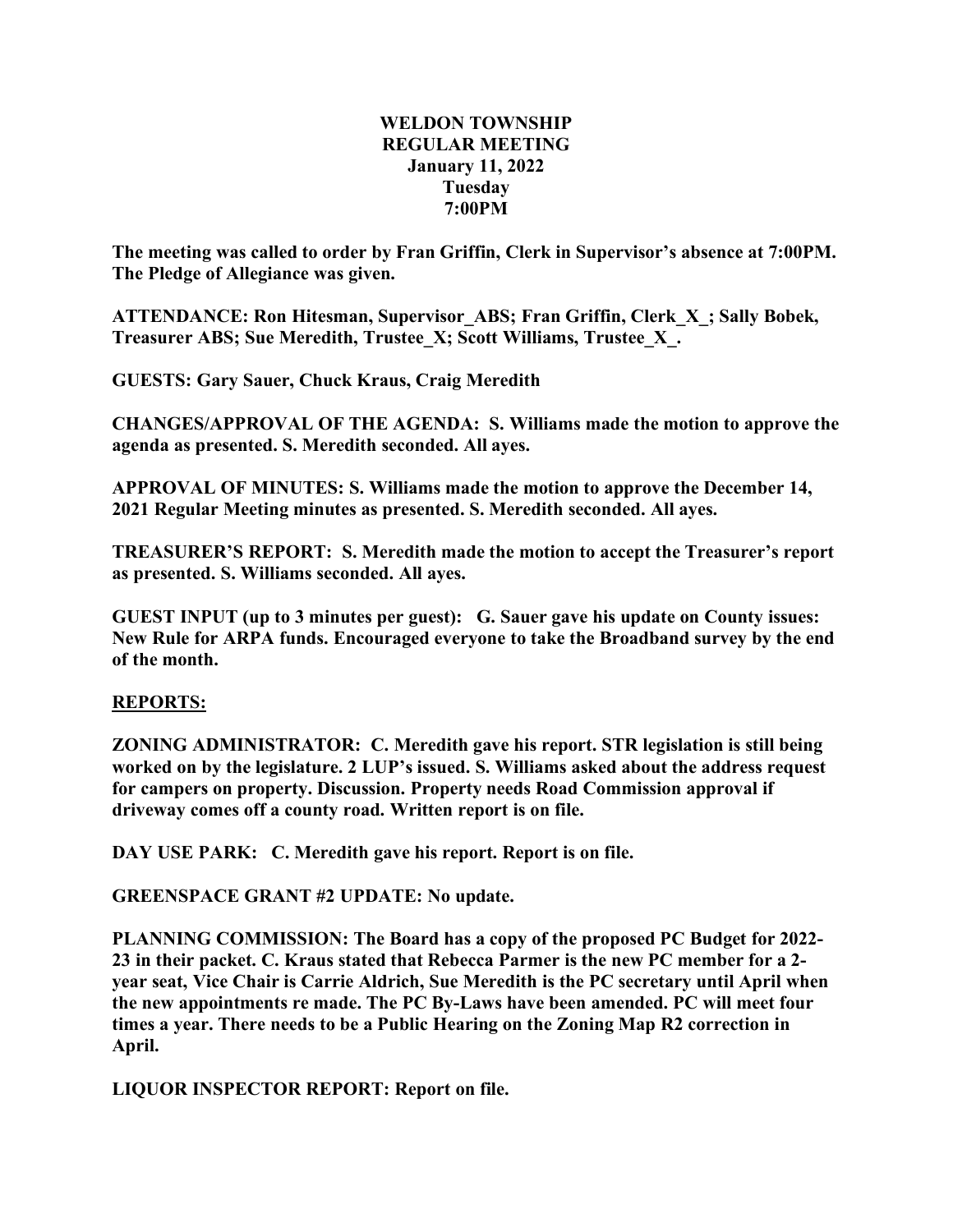**ASSESSOR'S REPORT: Assessor's report is on file.**

**BUDGET REPORT: Clerk asked to amend the Budget by moving \$500 from Contingency 890.000 to 265.000 Township Hall 265.000 and \$1000 from Contingency 890.000 to Planning and Zoning 410.000. S. Williams made the motion to amend the budget as requested. S. Meredith seconded. All ayes.**

**SUPERVISOR COMMENTS: R. Hitesman absent-no report.**

**CLERK COMMENTS: F. Griffin made the Board aware of the MTA conference in April in Lansing if anyone is interested. We will need to set up a Budget Workshop in February after Sally gets back.**

**UNFINISHED BUSINESS: Veterans' Memorial is still not installed per G. Sauer. Mr. Roelofs says he has it. Short-Term Rentals-tabled. Nuisance Ordinance amendments tabled. House Plaque-S. Williams and G. Stevens are working on it. R. Hitesman, Supervisor, told the Clerk that the Cyber Policy is not needed.**

**NEW BUSINESS: The Resolution to Waive Penalty for Non-Filing Property Transfer Affidavit needs to be acted on. S. Williams made the motion to adopt the resolution to waive the Penalty for Non-Filing Property Transfer Affidavit. S. Meredith seconded. Roll call vote: S. Williams, S. Meredith, F. Griffin all ayes. Resolution #01112022 adopted.**

| <b>BILLS</b>                                | <b>January 11, 2022</b> |
|---------------------------------------------|-------------------------|
| <b>EFPTS12 IRS taxes (1-15-2022)</b>        | 762.24                  |
| <b>Board Pay</b>                            | 3258.34                 |
| <b>Assessor Pay</b>                         | 1540.00                 |
| <b>Planning Commission</b>                  | 375.00                  |
| Dave Kane                                   | 60.00                   |
| <b>Julie Lonn</b>                           | 50.00                   |
| <b>AFLAC</b>                                | 321.43                  |
| Acentek                                     | 221.74                  |
| <b>VISA</b>                                 | 322.49                  |
| <b>Cherryland Electric</b>                  | 68.31                   |
| Craig Meredith-DUP/PLOW/ZA                  | 624.00                  |
| <b>Sally Bobek-Reimburse Bitfinder</b>      | 47.69                   |
| <b>Blarney Castle</b>                       | 408.35                  |
| <b>Republic Services</b>                    | 171.00                  |
| <b>Pioneer Group</b>                        | 25.80                   |
| <b>Craig Meredith-reimburse for postage</b> | 8.16                    |
|                                             |                         |